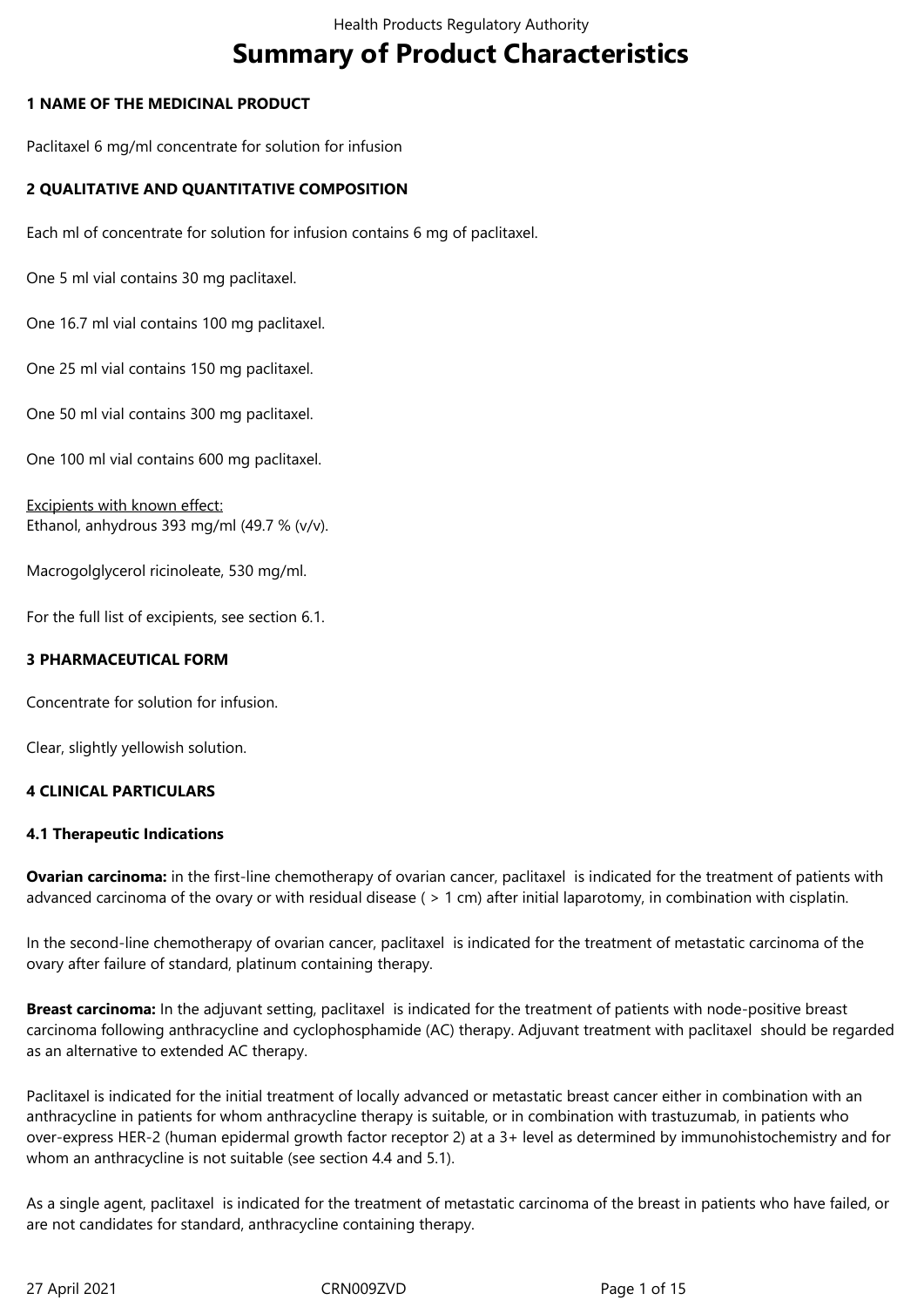**Advanced non-small cell lung carcinoma:** Paclitaxel, in combination with cisplatin, is indicated for the treatment of non-small cell lung carcinoma (NSCLC) in patients who are not candidates for potentially curative surgery and/or radiation therapy.

**AIDS-related Kaposi's sarcoma:**Paclitaxel is indicated for the treatment of patients with advanced AIDS-related Kaposi's sarcoma (KS) who have failed prior liposomal anthracycline therapy.

Limited efficacy data supports this indication. A summary of the relevant studies is shown in section 5.1.

# **4.2 Posology and method of administration**

Paclitaxel should only be administered under the supervision of a qualified oncologist in units specialised in the administration of cytotoxic agents (see section 6.6).

All patients must be premedicated with corticosteroids, antihistamines, and H2 antagonists prior to paclitaxel therapy, e.g.

| <b>Medicinal product</b> | <b>Dose</b> | <b>Administration prior to paclitaxel</b>                                                              |
|--------------------------|-------------|--------------------------------------------------------------------------------------------------------|
| Dexamethasone            |             | 20 mg oral* or IV   For oral administration: approximately 12 and 6 hours or for IV administration: 30 |
|                          |             | to 60 min                                                                                              |
| Diphenhydramine**        | 50 mg IV    | 30 to 60 min                                                                                           |
| Cimetidine orRanitidine  | 300 mg IV   | 30 to 60 min                                                                                           |
|                          | 50 mg IV    |                                                                                                        |

\* 8 - 20 mg for KS patients

\*\* or an equivalent antihistamine e.g. chlorpheniramine

Paclitaxel concentrate for solution for infusion must be diluted before use (see section 6.6) and should only be administered intravenously.

Paclitaxel should be administered through an in-line filter with a microporous membrane  $\leq 0.22$  µm (see section 6.6).

**First-line chemotherapy of ovarian carcinoma:** although other dosage regimens are under investigation, a combination regimen of paclitaxel and cisplatin is recommended. According to duration of infusion, two doses of paclitaxel are recommended: paclitaxel 175 mg/m<sup>2</sup> administered intravenously over 3 hours, followed by cisplatin at a dose of 75 mg/m<sup>2</sup> every three weeks or paclitaxel 135 mg/m<sup>2</sup>, in a 24-hour infusion, followed by cisplatin 75 mg/m<sup>2</sup>, with a 3-week interval between courses (see section 5.1).

**Second-line chemotherapy of ovarian carcinoma:** the recommended dose of paclitaxel is 175 mg/m<sup>2</sup> administered over a period of 3 hours, with a 3-week interval between courses.

Adjuvant chemotherapy in breast carcinoma: the recommended dose of paclitaxel is 175 mg/m<sup>2</sup> administered over a period of 3 hours every 3 weeks for four courses, following AC therapy.

**First-line chemotherapy of breast carcinoma:** when used in combination with doxorubicin (50 mg/m<sup>2</sup>), paclitaxel should be administered 24 hours after doxorubicin. The recommended dose of paclitaxel is 220 mg/m<sup>2</sup> administered intravenously over a period of 3 hours, with a 3week interval between courses (see section 4.5 and 5.1). When used in combination with trastuzumab, the recommended dose of paclitaxel is 175 mg/m<sup>2</sup> administered intravenously over a period of 3 hours, with a 3-week interval between courses (see section 5.1). Paclitaxel infusion may be started the day following the first dose of trastuzumab or immediately after the subsequent doses of trastuzumab if the preceding dose of trastuzumab was well tolerated (for detailed trastuzumab posology see the Summary of Product Characteristics of Herceptin®).

**Second-line chemotherapy of breast carcinoma**: the recommended dose of paclitaxel is 175 mg/m<sup>2</sup> administered over a period of 3 hours, with a 3-week interval between courses.

**The treatment of advanced non-small-cell lung carcinoma (NSCLC):** the recommended dose of paclitaxel is 175 mg/m² administered over a period of 3 hours, followed by cisplatin 80 mg/m<sup>2</sup>, with a 3 week interval between courses.

**The treatment of AIDS-related KS:** the recommended dose of paclitaxel is 100 mg/m² administered as a 3-hour intravenous infusion every two weeks.

27 April 2021 CRN009ZVD Page 2 of 15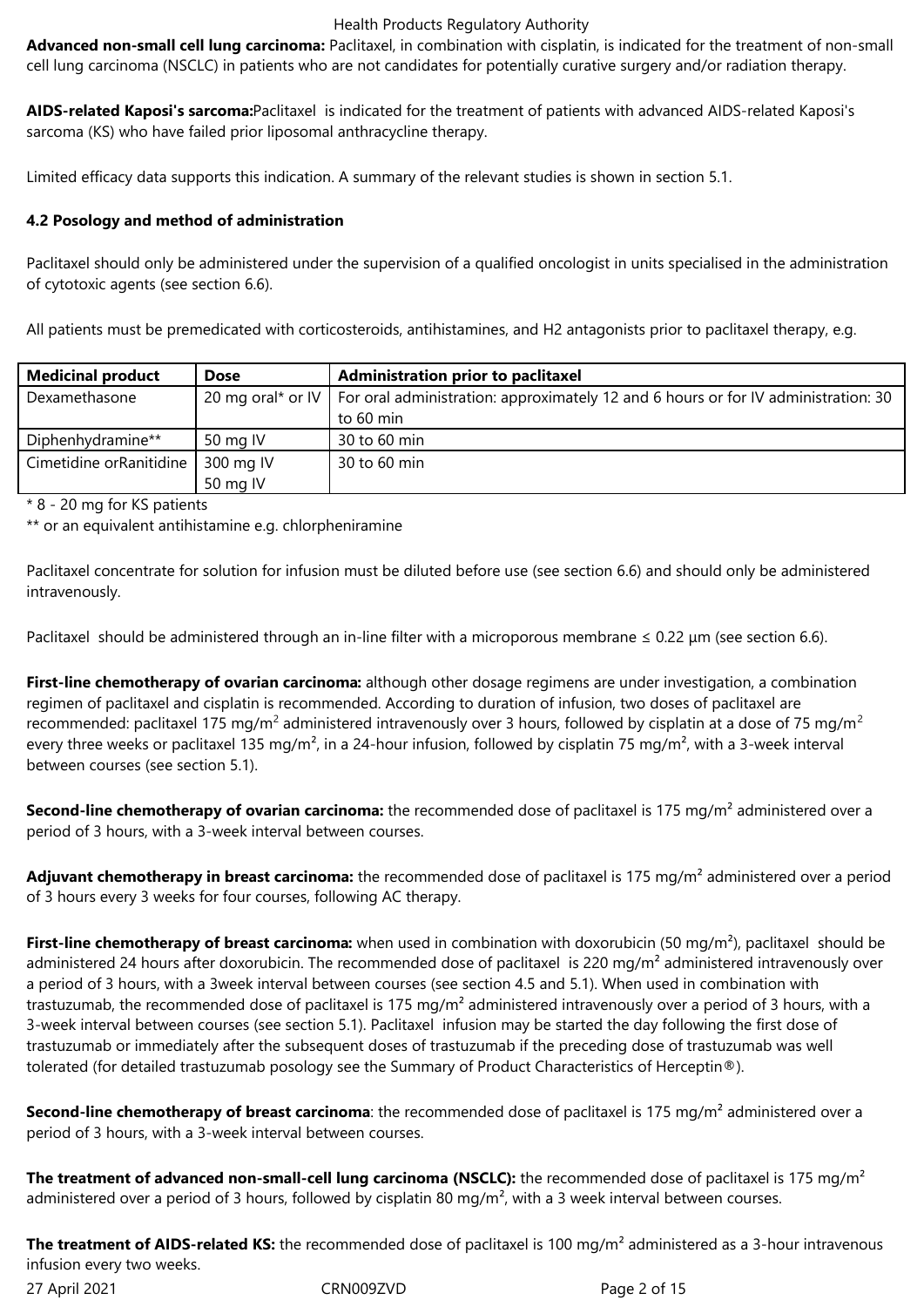Subsequent doses of Paclitaxel should be administered according to individual patient tolerance.

Paclitaxel should not be readministered until the neutrophil count is  $\geq 1,500/\text{mm}$  ( $\geq 1,000/\text{mm}$ 3 for KS patients) and the platelet count is ≥ 100,000/mm3 (≥75,000/ mm3 for KS patients). Patients who experience severe neutropenia (neutrophil count < 500/mm3for a week or longer) or severe peripheral neuropathy should receive a dose reduction of 20% for subsequent courses (25% for KS patients) (see section 4.4).

## **Paediatric population:**

Safety and efficacy in children (under 18 years) has not been established. Therefore, paclitaxel is not recommended for paediatric use.

## **Patients with hepatic impairment:**

Inadequate data are available to recommend dosage alterations in patients with mild to moderate hepatic impairments (see section 4.4 and 5.2). Patients with severe hepatic impairment should not be treated with paclitaxel.

## **Method of administration**

For instructions on dilution of the medicinal product before administration, (see section 6.6).

# **4.3 Contraindications**

Hypersensitivity to the active ingredient or to any of the excipients listed in section 6.1, especially macrogolglycerol ricinoleate (polyoxyethylated castor oil) (see section 4.4)

Paclitaxel should not be used in patients with baseline neutrophils  $\geq 1.500/\text{mm}^3$  (< 1,000/mm<sup>3</sup> for KS patients).

In KS, paclitaxel is also contraindicated in patients with concurrent, serious, uncontrolled infections.

Paclitaxel is contraindicated during lactation (see section 4.6).

# **4.4 Special warnings and precautions for use**

Paclitaxel should be administered under the supervision of a physician experienced in the use of cancer chemotherapeutic agents. Since significant hypersensitivity reactions may occur, appropriate supportive equipment should be available. Given the possibility of extravasation, it is advisable to closely monitor the infusion site for possible infiltration during drug administration. Patients must be pretreated with corticosteroids, antihistamines and  $H_2$  antagonists (see section 4.2).

Paclitaxel should be given before cisplatin when used in combination (see section 4.5).

**Significant hypersensitivity reactions**characterised by dyspnoea and hypotension requiring treatment, angioedema and generalised urticaria have occurred in < 1% of patients receiving paclitaxel after adequate premedication. These reactions are probably histamine-mediated. In the case of severe hypersensitivity reactions, paclitaxel infusion should be discontinued immediately, symptomatic therapy should be initiated and the patient should not be re-challenged with the medicinal product.

**Bone marrow suppression**(primarily neutropenia) is the dose-limiting toxicity. Frequent monitoring of blood counts should be instituted. Patients should not be retreated until neutrophils recover to ≥ 1,500/mm<sup>3</sup> (≥ 1,000/mm<sup>3</sup> for KS patients) and platelets recover to  $\geq 100,000/\text{mm}^3$  ( $\geq 75,000/\text{mm}^3$  for KS patients).. In the KS clinical study, the majority of patients were receiving granulocyte colony stimulating factor (G-CSF).

**Severe cardiac conduction abnormalities**have been reported rarely with single agent paclitaxel. If patients develop significant conduction abnormalities during paclitaxel administration, appropriate therapy should be administered and continuous cardiac monitoring should be performed during subsequent therapy with paclitaxel . Hypotension, hypertension, and bradycardia have been observed during paclitaxel administration; patients are usually asymptomatic and generally do not require treatment. Frequent vital sign monitoring, particularly during the first hour of paclitaxel infusion, is recommended. Severe cardiovascular events were observed more frequently in patients with NSCLC than breast or ovarian carcinoma. A single case of heart failure related to paclitaxel was seen in the AIDS-KS clinical study.

When paclitaxel is used in combination with doxorubucin or trastuzumab for initial treatment of metastatic breast cancer, attention should be placed on the monitoring of cardiac function. When patients are candidates for treatment with paclitaxel in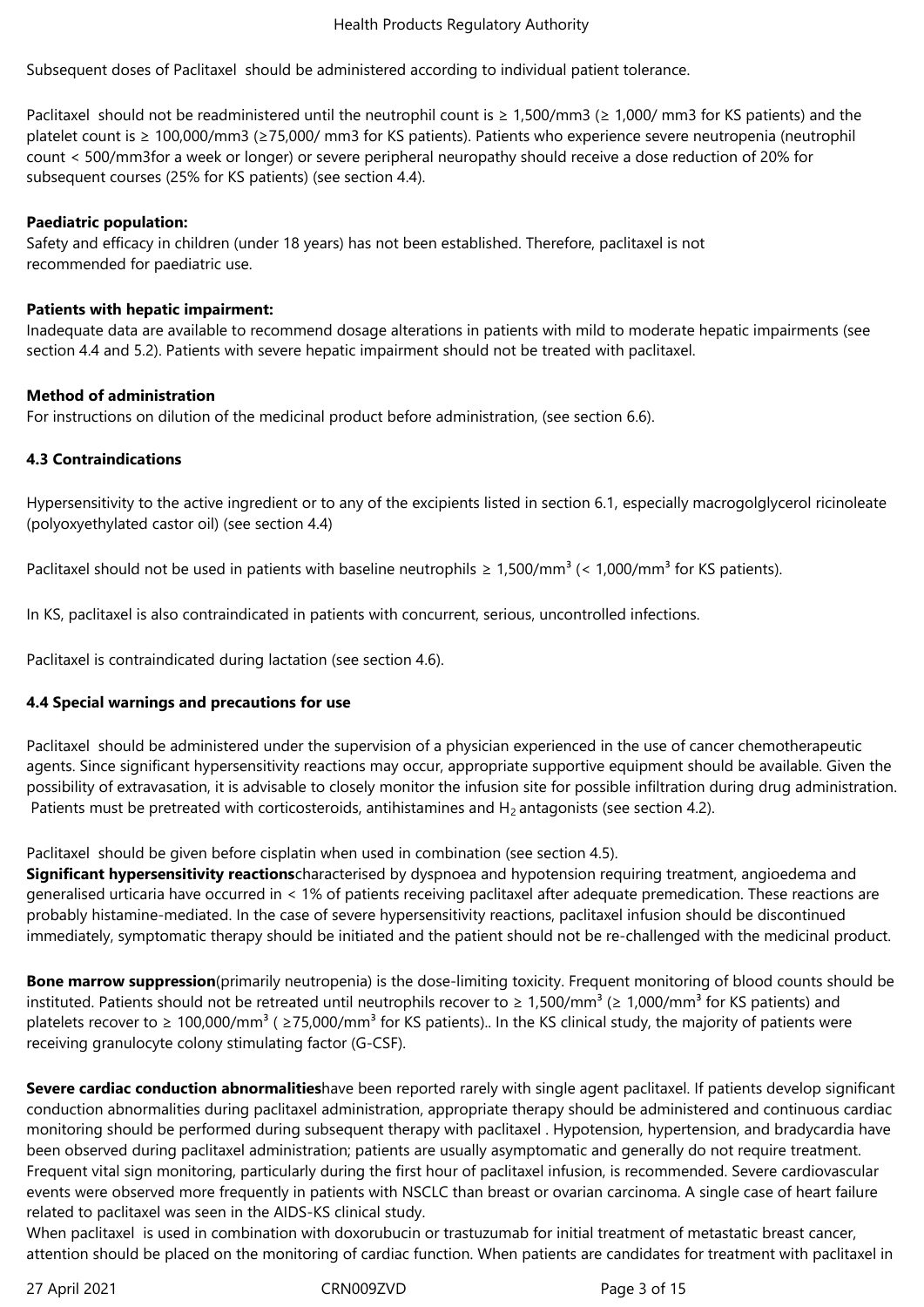these combinations, they should undergo baseline cardiac assessment including history, physical examination, ECG, echocardiogram, and/or Multiple Gated Acquisition (MUGA) scan. Cardiac function should be further monitored during treatment (e.g. every three months). Monitoring may help to identify patients who develop cardiac dysfunction and treating physicians should carefully assess the cumulative dose (mg/m<sup>2</sup>) of anthracycline administered when making decisions regarding frequency of ventricular function assessment. When testing indicates deterioration in cardiac function, even asymptomatic, treating physicians should carefully assess the clinical benefits of further therapy against the potential for producing cardiac damage, including potentially irreversible damage. If further treatment is administered, monitoring of cardiac function should be more frequent (e.g. every 1-2 cycles). For more details see Summary of Product Characteristics of Herceptin® or doxorubicin.

Although the occurrence of **peripheral neuropathy** is frequent, the development of severe symptoms is rare. In severe cases, a dose reduction of 20% (25% for KS patients) for all subsequent courses of paclitaxel is recommended. In NSCLC patients and in ovarian cancer patients treated in the first-line setting, the administration of paclitaxel as a three hour infusion in combination with cisplatin, resulted in a greater incidence of severe neurotoxicity than both single agent paclitaxel and cyclophosphamide followed by cisplatin.

Special care should be taken to avoid intra-arterial application of paclitaxel , since in animal studies testing for local tolerance severe tissue reactions were observed after intra-arterial application. Paclitaxel in combination with radiation of the lung, irrespective of their chronological order, may contribute to the development of *interstitial pneumonitis*.

**Patients with hepatic impairment** may be at increased risk of toxicity, particularly grade 3-4 myelosuppression. There is no evidence that the toxicity of paclitaxel is increased when given as a 3-hour infusion to patients with mildly abnormal liver function. When paclitaxel is given as a longer infusion, increased myelosuppression may be seen in patients with moderate to severe hepatic impairment. Patients should be monitored closely for the development of profound myelosuppression (see section 4.2). Inadequate data are available to recommend dosage alterations in patients with mild to moderate hepatic impairments (see section 5.2).

No data are available for patients with severe baseline cholestasis. Patients with severe hepatic impairment should not be treated with paclitaxel.

*Pseudomembranous colitis* has been rarely reported including cases in patients who have not been concomitantly treated with antibiotics. This reaction should be considered in the differential diagnosis of cases of severe or persistent diarrhoea occurring during or shortly after treatment with paclitaxel.

Paclitaxel has shown to be teratogenic, embryotoxic and mutagenic in many experimental systems.

Therefore sexually active female and male patients of fertile age, and/or their partners, should use contraceptives during treatment and up to 6 months after treatment with paclitaxel (see section 4.6). Hormonal contraception is contraindicated in hormone receptor positive tumors

In KS patients, **severe mucositis** is rare. If severe reactions occur, the paclitaxel dose should be reduced by 25%.

This medicine contains 393 mg of alcohol (ethanol) in 1 ml which is equivalent to 39.3 % w/v. The amount in 52.5 ml of this medicine is equivalent to 515.8 ml of beer or 206.3 ml of wine.

Harmful for those suffering from alcoholism. To be taken into account in pregnant or breast-feeding women, children and high risk groups such as patients with liver disease or epilepsy.

Because this medicine is usually given slowly over 3 hours, the effects of alcohol may be reduced.

A dose of 52.5 ml of this medicine administered to an adult weighing 70 kg would result in exposure to 295 mg/kg of ethanol which may cause a rise in blood alcohol concentration (BAC) of about 50 mg/100 ml.

This medicinal product contains macrogolglycerol ricinoleate which may cause severe allergic reactions.

## **4.5 Interaction with other medicinal products and other forms of interactions**

| 27 April 2021 |  |  |
|---------------|--|--|
|               |  |  |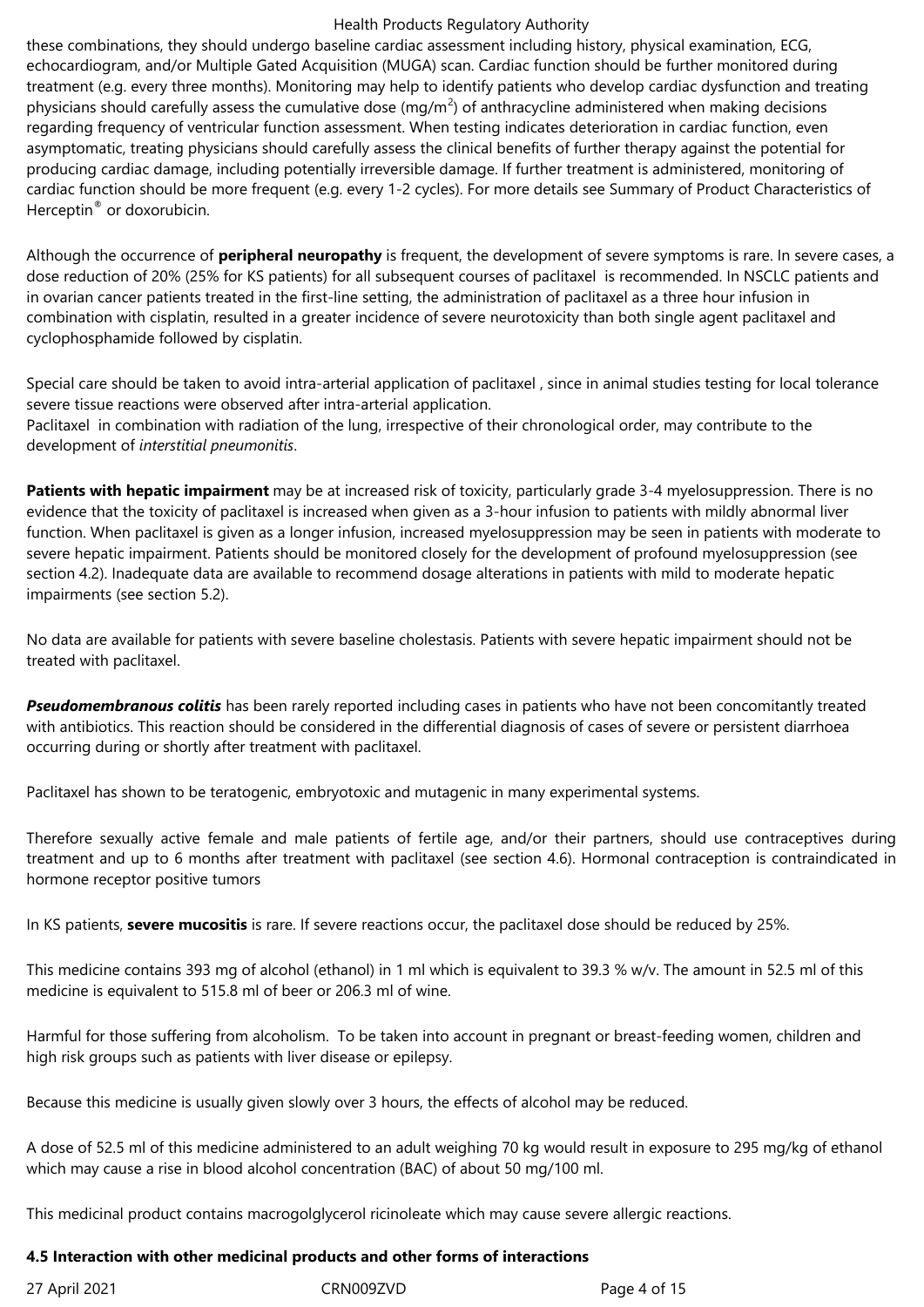The recommended regimen of paclitaxel administration for the first-line chemotherapy of ovarian carcinoma is for paclitaxel to be given before cisplatin. When paclitaxel is given before cisplatin, the safety profile of paclitaxel is consistent with that reported for single-agent use. When paclitaxel was given after cisplatin, patients showed a more profound myelosuppression and an approximately 20% decrease in paclitaxel clearance. Patients treated with paclitaxel and cisplatin may have an increased risk of renal failure as compared to cisplatin alone in gynaecological cancers.

Since the elimination of doxorubicin and its active metabolites can be reduced when paclitaxel and doxorubicin are given closer in time, paclitaxel for initial treatment of metastatic breast cancer should be administered 24 hours after doxorubicin (see section 5.2).

The metabolism of paclitaxel is catalysed, in part, by cytochrome P450 isoenzymes CYP2C8 and CYP3A4. Therefore, in the absence of a PK drug-drug interaction study, caution should be exercised when administering paclitaxel concomitantly with medicines known to inhibit either CYP2C8 or CYP3A4 (e.g. ketoconazole and other imidazole antifungals, erythromycin, fluoxetine, gemfibrozil, clopidogrel, cimetidine, ritonavir, saquinavir, indinavir, and nelfinavir) because toxicity of paclitaxel may be increased due to higher paclitaxel exposure. Administering paclitaxel concomitantly with medicines known to induce either CYP2C8 or CYP3A4 (e.g. rifampicin, carbamazepine, phenytoin, efavirenz, nevirapine) is not recommended because efficacy may be compromised because of lower paclitaxel exposures.

Paclitaxel clearance is not affected by cimetidine premedication.

Studies in KS patients, who were taking multiple concomitant medications, suggest that the systemic clearance of paclitaxel was significantly lower in the presence of nelfinavir and ritonavir, but not with indinavir. Insufficient information is available on interactions with other protease inhibitors. Consequently, paclitaxel should be administered with caution in patients receiving protease inhibitors as concomitant therapy.

## **4.6 Fertility, pregnancy and lactation**

## **Pregnancy**

There is no adequate data from the use of paclitaxel in pregnant women. Paclitaxel is suspected to cause serious birth defects when administered during pregnancy. Paclitaxel has been shown to be both embryotoxic and foetotoxic in rabbits, and to decrease fertility in rats. As with other cytotoxic medicinal products, paclitaxel may cause foetal harm when administered to pregnant women. Therefore, paclitaxel should not be used during pregnancy unless clearly necessary. Also Paclitaxel should not be used in women of childbearing potential not using effective contraception, unless the clinical condition of the mother requires treatment with paclitaxel.

Women of childbearing potential should use effective contraception during and up to 6 month after receiving treatment with paclitaxel.

Male patients treated with paclitaxel are advised not to father a child during and up to six months after treatment.

# Lactation

Paclitaxel is contraindicated during lactation (see section 4.3). It is not known whether paclitaxel is excreted in human milk. Studies in animals have shown transfer of paclitaxel into milk (see section 5.3). Breast-feeding should be discontinued for the duration of therapy.

# **Fertility**

Paclitaxel induced infertility in male rats (see section 5.3). The relevance for humans is unknown. Male patients should seek advice regarding cryoconservation of sperm prior to treatment with paclitaxel because of the possibility of irriversable infertility.

# **4.7 Effects on ability to drive and use machines**

Paclitaxel has not been demonstrated to interfere with this ability. However, it should be noted that the formulation contains alcohol (see section 4.4 and 6.1).

The ability to drive or to use machines may be decreased due to alcohol content of this medicinal product.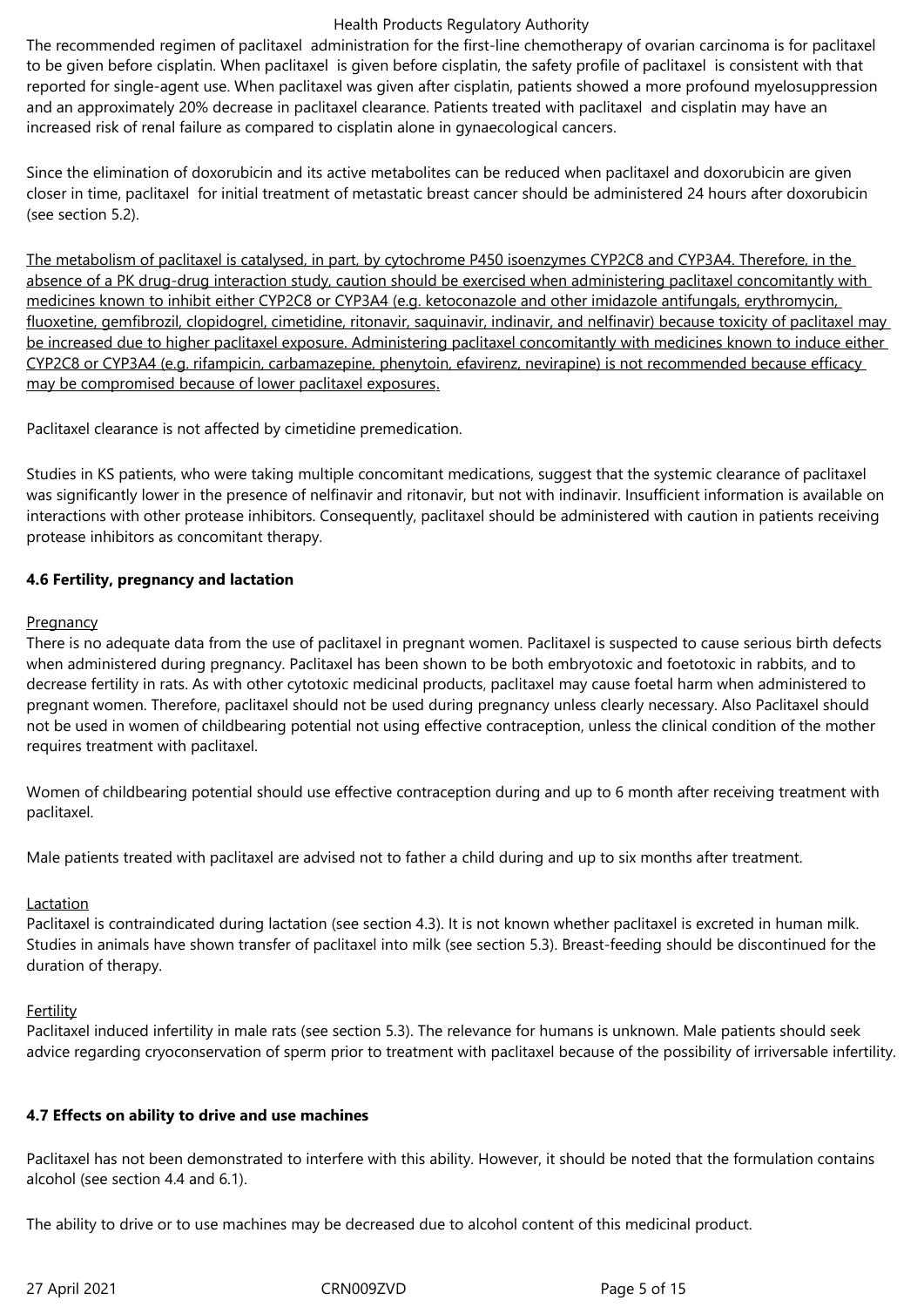## **4.8 Undesirable effects**

Unless otherwise noted, the following discussion refers to the overall safety database of 812 patients with solid tumours treated with single-agent paclitaxel in clinical studies. As the KS population is very specific, a special chapter based on a clinical study with 107 patients, is presented at the end of this section.

The frequency and severity of adverse reactions, unless otherwise mentioned, are generally similar between patients receiving paclitaxel for the treatment of ovarian carcinoma, breast carcinoma, or NSCLC. None of the observed toxicities were clearly influenced by age.

A significant hypersensitivity reaction with possible fatal outcome (defined as hypotension requiring therapy, angioedema, respiratory distress requiring bronchodilator therapy, or generalised urticaria) occurred in two (< 1%) patients. Thirty-four percent of patients (17% of all courses) experienced minor hypersensitivity reactions. These minor reactions, mainly flushing and rash, did not require therapeutic intervention nor did they prevent continuation of paclitaxel therapy.

The most frequent significant adverse reactions was **bone marrow suppression**. Severe neutropenia (< 500 cells/mm<sup>3</sup>) occurred in 28% of patients, but was not associated with febrile episodes. Only 1% of patients experienced severe neutropenia for  $\geq 7$  days.

**Thrombocytopenia** was reported in 11% of patients. Three percent of patients had a platelet count nadir < 50,000/mm<sup>3</sup> at least once while on study. Anaemia was observed in 64% of patients, but was severe (Hb < 5 mmol/l) in only 6% of patients. Incidence and severity of anaemia is related to baseline haemoglobin status.

**Neurotoxicity**, mainly **peripheral neuropathy**, appeared to be more frequent and severe with a 175 mg/m<sup>2</sup> 3-hour infusion (85% neurotoxicity, 15% severe) than with a 135 mg/m2 24-hour infusion (25% peripheral neuropathy, 3% severe) when paclitaxel was combined with cisplatin. In NSCLC patients and in ovarian cancer patients treated with paclitaxel over 3 hours followed by cisplatin, there is an apparent increase in the incidence of severe neurotoxicity. Peripheral neuropathy can occur following the first course and can worsen with increasing exposure to paclitaxel. Peripheral neuropathy was the cause of paclitaxel discontinuation in a few cases. Further, it has been demonstrated that peripheral neuropathies can persist beyond 6 months of paclitaxel discontinuation. Sensory symptoms have usually improved or resolved within several months of paclitaxel discontinuation. Pre-existing neuropathies resulting from prior therapies are not a contraindication for paclitaxel therapy.

**Arthralgia or myalgia** affected 60% of patients and was severe in 13% of patients.

**Injection site reactions** during intravenous administration may lead to localised oedema, pain, erythema, and induration; on occasion, extravasation can result in cellulitis. Skin sloughing and/or peeling has been reported, sometimes related to extravasation. Skin discoloration may also occur. Recurrence of skin reactions at a site of previous extravasation following administration of paclitaxel at a different site, i.e. "recall", has been reported rarely. A specific treatment for extravasation reactions is unknown at this time.

In some cases, the onset of the injection site reaction either occurred during a prolonged infusion or was delayed by a week to 10 days.

Alopecia was observed in 87 % of patients and was abrupt in onset. Pronounced hair loss ≥ 50% is expected for the majority of patients who experience alopecia.

# Disseminated intravascular coagulation (DIC), often in association with sepsis or multi-organ failure, has been reported.

The table below lists adverse reactions associated with the administration of single agent paclitaxel administered as a three hour infusion in the metastatic setting (812 patients treated in clinical studies) and adverse reactions from post-marketing experience. The latter ones may be attributed to paclitaxel regardless of the treatment regimen..

The frequency of adverse reactions listed below is defined using the following convention:

very common ( ≥1/10); common ( ≥1/100, < 1/10); uncommon ( ≥1/1,000, < 1/100); rare (≥ 1/10,000, < 1/1,000); very rare (< 1/10,000); not known (cannot be estimated from the available data).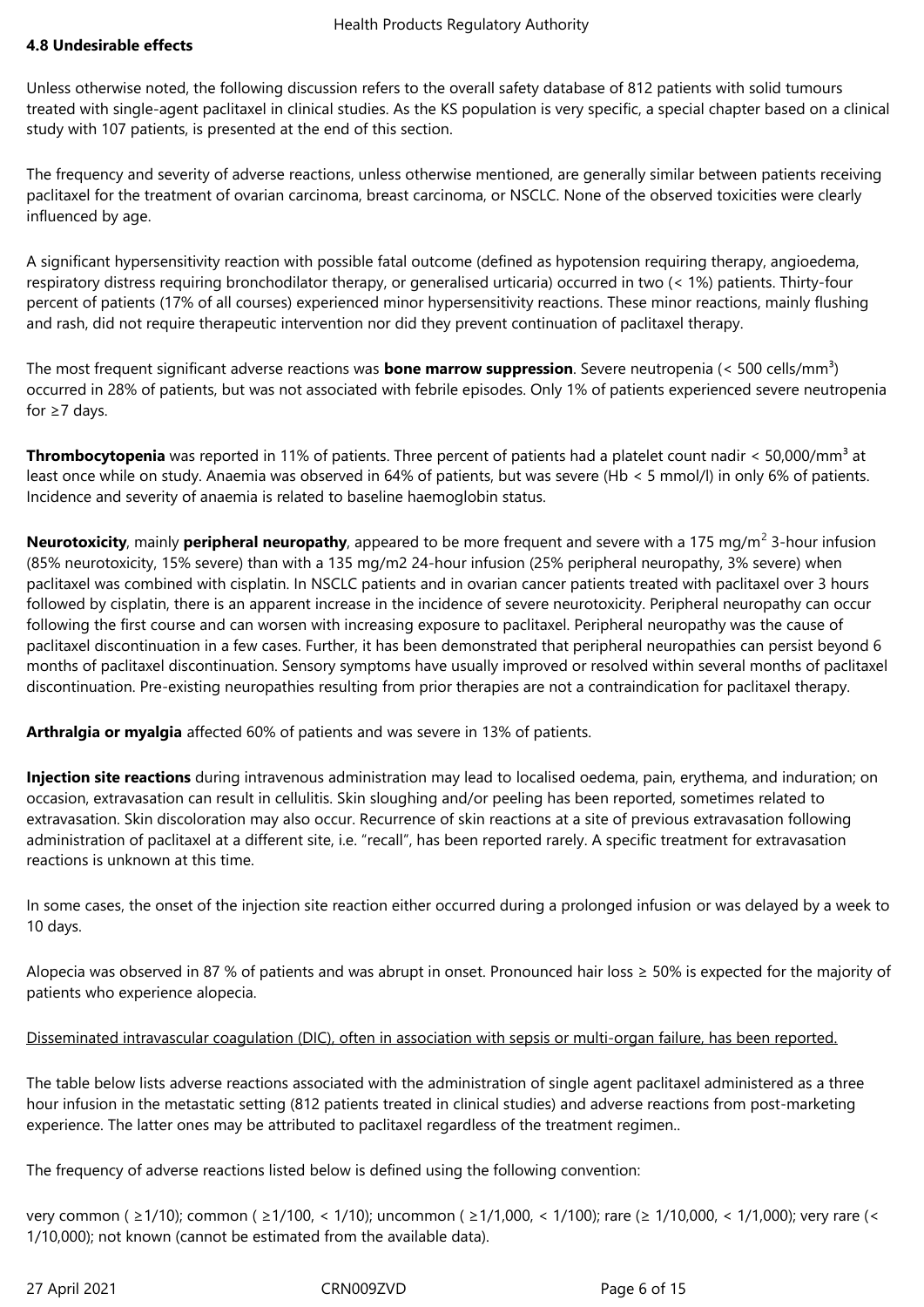Within each frequency grouping, undesirable effects are presented in order of decreasing seriousness.

| Infections and infestations:                     | Very common: infection (mainly urinary tract and upper respiratory tract<br>infections), with reported cases of fatal outcome<br>Uncommon: septic shock<br>Rare*: sepsis, peritonitis, pneumonia                                                                                                                                                                                                                                 |
|--------------------------------------------------|----------------------------------------------------------------------------------------------------------------------------------------------------------------------------------------------------------------------------------------------------------------------------------------------------------------------------------------------------------------------------------------------------------------------------------|
| Blood and lymphatic system disorders:            | Very common: myelosuppression, neutropenia, anaemia,<br>thrombocytopenia, leucopenia, bleeding<br>Rare*: febrile neutropenia<br>Very rare*: acute myeloid leukaemia, myelodysplastic syndrome<br>Not known*: disseminated intravascular coagulation                                                                                                                                                                              |
| Immune system disorders:                         | Very common: minor hypersensitivity reactions (mainly flushing and rash)<br>Uncommon: significant hypersensitivity reactions requiring therapy (e.g.,<br>hypotension, angioneurotic oedema, respiratory distress, generalised<br>urticaria, chills, back pain, chest pain, tachycardia, abdominal pain, pain in<br>extremities, diaphoresis and hypertension)<br>Rare*: anaphylactic reactions<br>Very rare*: anaphylactic shock |
| Metabolism and nutrition disorders:              | Very rare*: anorexia<br>Not known*: tumor lysis syndrome*                                                                                                                                                                                                                                                                                                                                                                        |
| Psychiatric disorders:                           | Very rare*: confusional state                                                                                                                                                                                                                                                                                                                                                                                                    |
| Nervous system disorders:                        | Very common: neurotoxicity (mainly: peripheral neuropathy <sup>#</sup> )<br>Rare*: motor neuropathy (with resultant minor distal weakness)<br>Very rare*: grand mal seizures, autonomic neuropathy (resulting in<br>paralytic ileus and orthostatic hypotension), encephalopathy, convulsions,<br>dizziness, ataxia, headache                                                                                                    |
| Eye disorders:                                   | Very rare*: optic nerve and/or visual disturbances (scintillating<br>scotomata), particularly in patients who have received higher doses than<br>recommended<br>Not known*: macular oedema*, photopsia*, vitreous floaters*                                                                                                                                                                                                      |
| Ear and labyrinth disorders:                     | Very rare*: hearing loss, ototoxicity, tinnitus, vertigo                                                                                                                                                                                                                                                                                                                                                                         |
| Cardiac disorders:                               | Common: bradycardia<br>Uncommon: myocardial infarction, AV block and syncope,<br>cardiomyopathy, asymptomatic ventricular tachycardia, tachycardia with<br>bigeminy<br>Very rare*: atrial fibrillation, supraventricular tachycardia<br>Rare: cardiac failure                                                                                                                                                                    |
| Vascular disorders:                              | Very common: hypotension<br>Uncommon: thrombosis, hypertension, thrombophlebitis<br>Very rare*: shock<br>Not known: phlebitis*                                                                                                                                                                                                                                                                                                   |
| Respiratory, thoracic and mediastinal disorders: | Rare*: respiratory failure, pulmonary embolism, lung fibrosis, interstitial<br>pneumonia, dyspnoea, pleural effusion<br>Very rare*: cough                                                                                                                                                                                                                                                                                        |
| <b>Gastrointestinal disorders:</b>               | Very common: diarrhoea, vomiting, nausea, mucosal inflammation<br>Rare*: bowel obstruction, bowel perforation, ischaemic colitis, pancreatitis<br>Very rare*: mesenteric thrombosis, pseudomembranous colitis,<br>neutropenic colitis, ascites, oesophagitis, constipation                                                                                                                                                       |
| Hepatobiliary disorders:                         | Very rare*: hepatic necrosis, hepatic encephalopathy (both with reported<br>cases of fatal outcome)                                                                                                                                                                                                                                                                                                                              |
| Skin and subcutaneous tissue disorders:          | Very common: alopecia<br>Common: transient and mild nail and skin changes                                                                                                                                                                                                                                                                                                                                                        |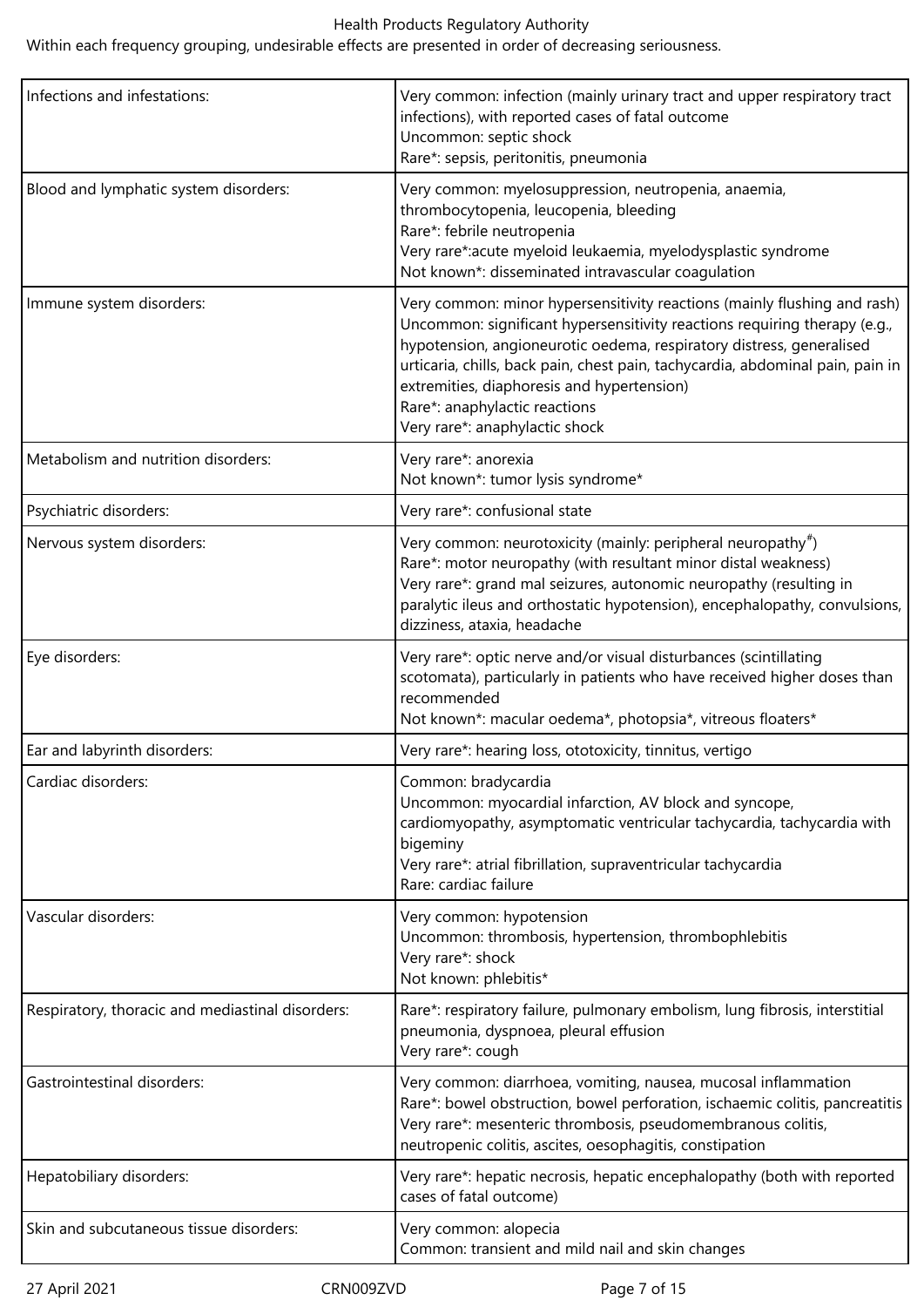|                                                       | Rare*: pruritus, rash, erythema<br>Very rare*: Stevens-Johnson syndrome, epidermal necrolysis, erythema<br>multiforme, exfoliative dermatitis, urticaria, onycholysis (patients on<br>therapy should wear sun protection on hands and feet)<br>Not known*: scleroderma*, Palmar-plantar erythrodysesthesia syndrome |
|-------------------------------------------------------|---------------------------------------------------------------------------------------------------------------------------------------------------------------------------------------------------------------------------------------------------------------------------------------------------------------------|
| Musculoskeletal and connective tissue disorders:      | Very common: arthralgia, myalgia<br>Not known*: systemic lupus erythematosus*                                                                                                                                                                                                                                       |
| General disorders and administration site conditions: | Common: injection site reactions (including localised oedema, pain,<br>erythema, induration, on occasion extravasation can result in cellulitis,<br>skin fibrosis and skin necrosis)<br>Rare*: pyrexia, dehydration, asthenia, oedema, malaise                                                                      |
| Investigations:                                       | Common: severe elevation in AST (SGOT), severe elevation in alkaline<br>phosphatase<br>Uncommon: severe elevation in bilirubin<br>Rare*: increase in blood creatinine                                                                                                                                               |

\*As reported in the post marketing surveillance of paclitaxel

#Can persist beyond 6 months of paclitaxel discontinuation

Breast cancer patients who received paclitaxel in the adjuvant setting following AC experienced more neurosensory toxicity, hypersensitivity reactions, arthralgia/myalgia, anaemia, infection, fever, nausea/vomiting and diarrhoea than patients who received AC alone. However, the frequency of these events was consistent with the use of single agent paclitaxel, as reported above.

# **Combination treatment**

The following discussion refers to two major trials for the first-line chemotherapy of ovarian carcinoma (paclitaxel + cisplatin: over 1050 patients); two phase III trials in the first line treatment of metastatic breast cancer: one investigating the combination with doxorubicin (paclitaxel + doxorubicin: 267 patients), another one investigating the combination with trastuzumab (planned subgroup analysis paclitaxel + trastuzumab: 188 patients) and two phase III trials for the treatment of advanced NSCLC (paclitaxel + cisplatin: over 360 patients) (see section 5.1).

When administered as a three hour infusion for the first-line chemotherapy of ovarian cancer, neurotoxicity, arthralgia/myalgia, and hypersensitivity were reported as more frequent and severe by patients treated with paclitaxel followed by cisplatin than patients treated with cyclophosphamide followed by cisplatin. Myelosuppression appeared to be less frequent and severe with paclitaxel as a three hour infusion followed by cisplatin compared with cyclophosphamide followed by cisplatin.

For the first line chemotherapy of metastatic breast cancer, neutropenia, anaemia, peripheral neuropathy, arthralgia/myalgia, asthenia, fever, and diarrhoea were reported more frequently and with greater severity when paclitaxel (220 mg/m<sup>2</sup>) was administered as a 3-hour infusion 24 hours following doxorubicin (50 mg/m<sup>2</sup>) when compared to standard FAC therapy (5-FU 500 mg/m<sup>2</sup>, doxorubicin 50 mg/m<sup>2</sup>, cyclophosphamide 500 mg/m<sup>2</sup>). Nausea and vomiting appeared to be less frequent and severe with the paclitaxel (220 mg/m<sup>2</sup>) / doxorubicin (50 mg/m<sup>2</sup>) regimen as compared to the standard FAC regimen. The use of corticosteroids may have contributed to the lower frequency and severity of nausea and vomiting in the paclitaxel/doxorubicin arm.

When paclitaxel was administered as a 3-hour infusion in combination with trastuzumab for the first line treatment of patients with metastatic breast cancer, the following events (regardless of relationship to paclitaxel or trastuzumab) were reported more frequently than with single agent paclitaxel: heart failure (8% vs. 1%), infection (46% vs. 27%), chills (42% vs. 4%), fever (47% vs. 23%), cough (42% vs. 22%), rash (39% vs. 18%), arthralgia (37% vs. 21%), tachycardia (12% vs. 4%), diarrhoea (45% vs. 30%), hypertonia (11% vs. 3%), epistaxis (18% vs. 4%), acne (11% vs. 3%), herpes simplex (12% vs. 3%), accidental injury (13% vs. 3%), insomnia (25% vs. 13%), rhinitis (22% vs. 5%), sinusitis (21% vs. 7%), and injection site reaction (7% vs. 1%).

Some of these frequency differences may be due to the increased number and duration of treatments with paclitaxel/trastuzumab combination vs. single agent paclitaxel. Severe events were reported at similar rates for paclitaxel /trastuzumab and single agent paclitaxel.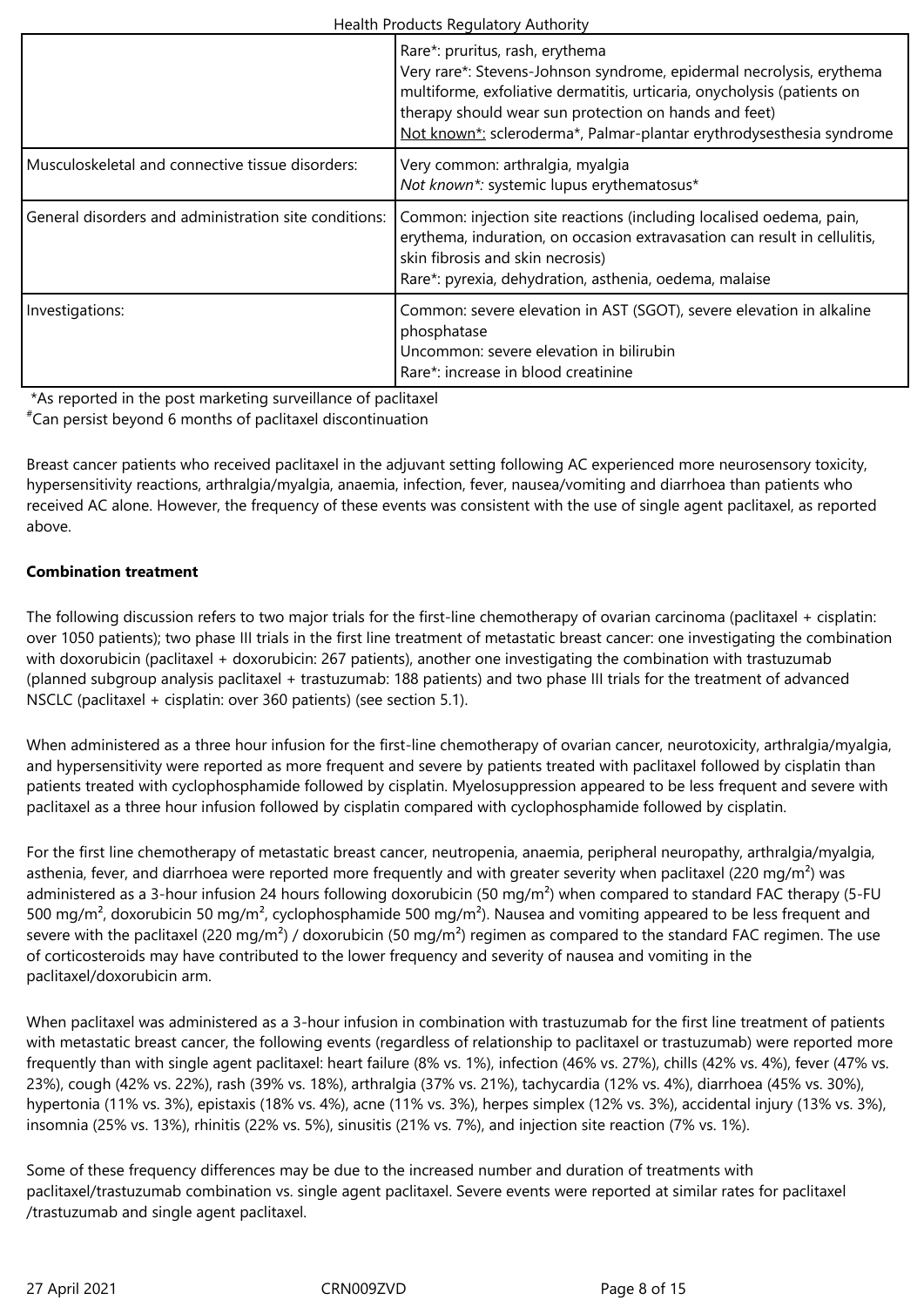FAC regimen. **Congestive heart failure** was observed in < 1% in both paclitaxel/doxorubicin and standard FAC arms. Administration of trastuzumab in combination with paclitaxel in patients previously treated with anthracyclines resulted in an increased frequency and severity of **cardiac dysfunction** in comparison with patients treated with paclitaxel single agent (NYHA Class I/II 10% vs. 0%; NYHA Class III/IV 2% vs. 1%) and rarely has been associated with death (see trastuzumab Summary of Product Characteristics). In all but these rare cases, patients responded to appropriate medical treatment.

**Radiation pneumonitis** has been reported in patients receiving concurrent radiotherapy.

## **AIDS-related Kaposi's sarcoma**

Except for haematologic and hepatic undesirable effects (see below), the frequency and severity of undesirable effects are generally similar between KS patients and patients treated with paclitaxel monotherapy for other solid tumours, based on a clinical study including 107 patients.

**Blood and the lymphatic system disorders:** bone marrow suppression was the major dose-limiting toxicity. Neutropenia is the most important haematological toxicity. During the first course of treatment, severe neutropenia (< 500 cells/mm3) occurred in 20% of patients. During the entire treatment period, severe neutropenia was observed in 39% of patients. Neutropenia was present for > 7 days in 41% and for 30-35 days in 8% of patients. It resolved within 35 days in all patients who were followed. The incidence of Grade 4 neutropenia lasting ≥7 days was 22%.

Neutropenic fever related to paclitaxel was reported in 14% of patients and in 1.3% of treatment cycles. There were 3 septic episodes (2.8%) during paclitaxel administration related to the medicinal product that proved fatal.

Thrombocytopenia was observed in 50% of patients, and was severe (< 50,000 cells/mm3) in 9%. Only 14% experienced a drop in their platelet count < 75,000 cells/mm3, at least once while on treatment. Bleeding episodes related to paclitaxel were reported in < 3% of patients, but the haemorrhagic episodes were localised.

Anaemia (Hb < 11 g/dL) was observed in 61% of patients and was severe (Hb < 8 g/dL) in 10%. Red cell transfusions were required in 21% of patients.

**Hepato-biliary disorders:**Among patients (> 50% on protease inhibitors) with normal baseline liver function, 28%, 43% and 44% had elevations in bilirubin, alkaline phosphatase and AST (SGOT), respectively. For each of these parameters, the increases were severe in 1% of cases.

## **Reporting of suspected adverse reactions**

Reporting suspected adverse reactions after authorisation of the medicinal product is important. It allows continued monitoring of the benefit/risk balance of the medicinal product. Healthcare professionals are asked to report any suspected adverse reactions in Ireland to HPRA Pharmacovigilance Kevin O'Malley House, Earlsfort Centre, Earlsfort Terrace IRL - Dublin 2 Tel: +353 1 6764971 Fax: +353 1 6762517 Website: www.hpra.ie medsafety@hpra.ie

## **4.9 Over[dose](http://www.hpra.ie/)**

[There is no known a](mailto:medsafety@hpra.ie)ntidote for paclitaxel overdose. In case of overdose, the patient should be closely monitored. Treatment should be directed at the primary anticipated toxicities, which consist of bone marrow suppression, peripheral neurotoxicity and mucositis.

Paediatric population.

27 April 2021 CRN009ZVD Page 9 of 15 Overdoses in paediatric patients may be associated with acute ethanol toxicity.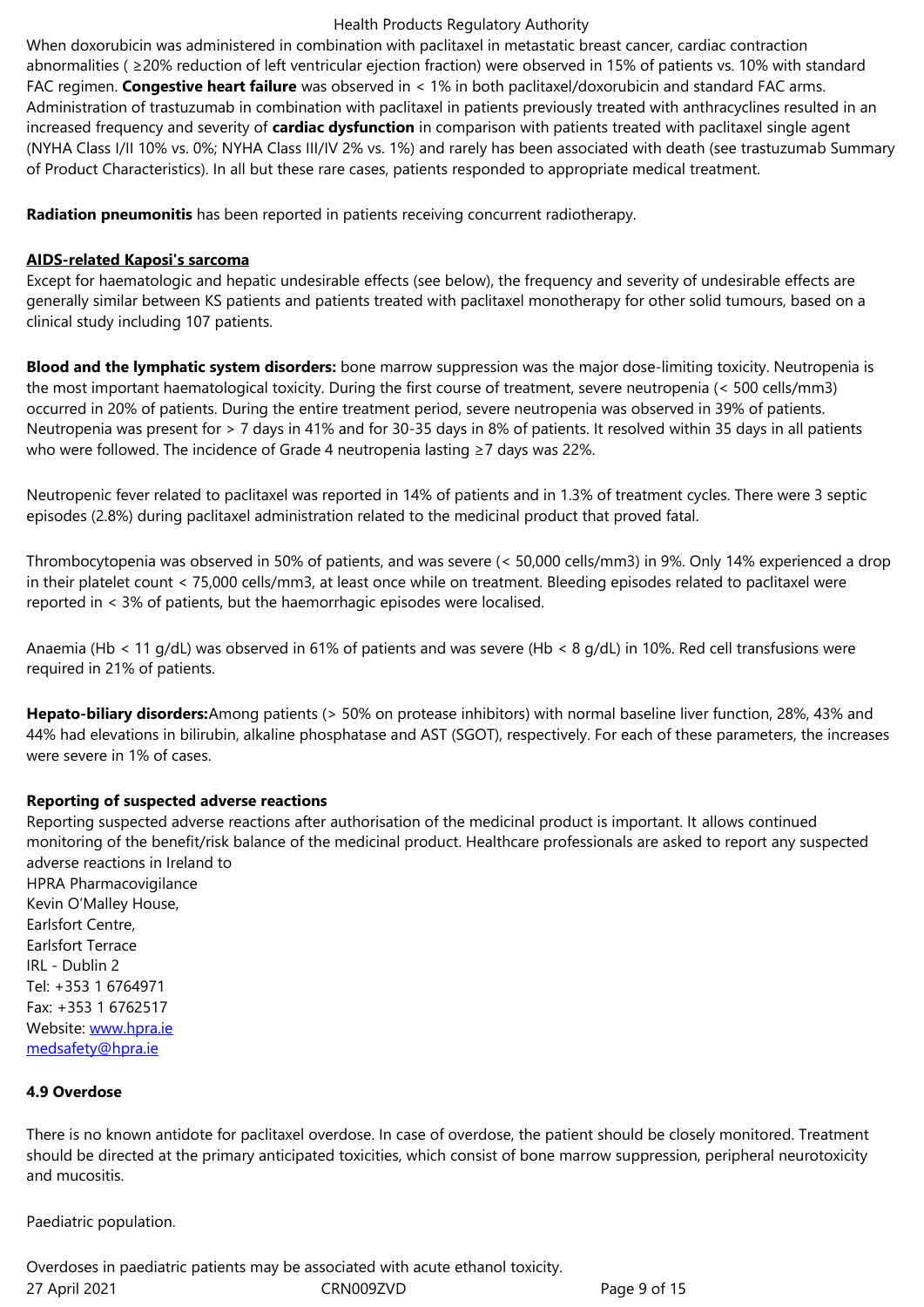## **5 PHARMACOLOGICAL PROPERTIES**

# **5.1 Pharmacodynamic properties**

Pharmacotherapeutic group: antineoplastic agents (Plant alkaloids and other natural products, taxanes). ATC code: L01C D01

Paclitaxel is a antimicrotubule agent that promotes the assembly of microtubules from tubulin dimers and stabilises microtubules by preventing depolymerisation. This stability results in the inhibition of the normal dynamic reorganisation of the microtubule network that is essential for vital interphase and mitotic cellular functions. In addition, paclitaxel induces abnormal arrays or bundles of microtubules throughout the cell cycle and multiple asters of microtubules during mitosis.

## Ovarian carcinoma

In the first-line chemotherapy of ovarian carcinoma, the safety and efficacy of paclitaxel were evaluated in two major, randomised, controlled (vs. cyclophosphamide 750 mg/m2/cisplatin 75 mg/m2) trials. In the Intergroup trial (BMS CA139-209), over 650 patients with stage IIb-c, III or IV primary ovarian cancer received a maximum of 9 treatment courses of paclitaxel (175 mg/m2 over 3 hr) followed by cisplatin (75 mg/m2) or control. The second major trial (GOG-111/BMS CA139-022) evaluated a maximum of 6 courses of either paclitaxel (135 mg/m<sup>2</sup> over 24 hrs) followed by cisplatin (75 mg/m<sup>2</sup>) or control in over 400 patients with stage III/IV primary ovarian cancer, with a > 1 cm residual disease after staging laparotomy, or with distant metastases. While the two different paclitaxel posologies were not compared with each other directly, in both trials patients treated with paclitaxel in combination with cisplatin had a significantly higher response rate, longer time to progression, and longer survival time when compared with standard therapy. Increased neurotoxicity, arthralgia/myalgia but reduced myelosuppression were observed in advanced ovarian cancer patients administered 3-hour infusion paclitaxel/cisplatin as compared to patients who received cyclophosphamide/cisplatin.

## Breast carcinoma

In the adjuvant treatment of breast carcinoma, 3121 patients with node positive breast carcinoma were treated with adjuvant paclitaxel therapy or no chemotherapy following four courses of doxorubicin and cyclophosphamide (CALGB 9344, BMS CA 139-223). Median follow-up was 69 months. Overall, paclitaxel patients had a significant reduction of 18% in the risk of disease recurrence relative to patients receiving AC alone ( $p = 0.0014$ ), and a significant reduction of 19% in the risk of death ( $p =$ 0.0044) relative to patients receiving AC alone. Retrospective analyses show benefit in all patient subsets. In patients with hormone receptor negative/unknown tumours, reduction in risk of disease recurrence was 28% (95%CI: 0.59-0.86). In the patient subgroup with hormone receptor positive tumours, the risk reduction of disease recurrence was 9% (95%CI: 0.78-1.07).

However, the design of the study did not investigate the effect of extended AC therapy beyond 4 cycles. It cannot be excluded on the basis of this study alone that the observed effects could be partly due to the difference in duration of chemotherapy between the two arms (AC 4 cycles; AC + paclitaxel 8 cycles). Therefore, adjuvant treatment with Paclitaxel should be regarded as an alternative to extended AC therapy.

In a second large clinical study in adjuvant node positive breast cancer with a similar design, 3060 patients were randomised to receive or not four courses of paclitaxel at a higher dose of 225 mg/m<sup>2</sup> following four courses of AC (NSABP B-28, BMS CA139-270). At a median follow-up of 64 months, paclitaxel patients had a significant reduction of 17% in the risk of disease recurrence relative to patients who received AC alone ( $p = 0.006$ ); paclitaxel treatment was associated with a reduction in the risk of death of 7% (95%CI: 0.78-1.12). All subset analyses favored the paclitaxel arm. In this study patients with hormone receptor positive tumour had a reduction in the risk of disease recurrence of 23% (95%CI: 0.6-0.92); in the patient subgroup with hormone receptor negative tumour the risk reduction of disease recurrence was 10% (95%CI: 0.7-1.11).

 - In the first-line treatment of metastatic breast cancer, the efficacy and safety of paclitaxel were evaluated in two pivotal, phase III, randomised, controlled open-label trials.

- In the first study (BMS CA139-278), the combination of bolus doxorubicin (50 mg/m<sup>2</sup>) followed after 24 hours by paclitaxel (220 mg/m<sup>2</sup> by 3-hour infusion) (AT), was compared versus standard FAC regimen (5-FU 500 mg/m<sup>2</sup>, doxorubicin 50 mg/m<sup>2</sup>, cyclophosphamide 500 mg/m²), both administered every three weeks for eight courses. In this randomised study, 267 patients with metastatic breast cancer, who had either received no prior chemotherapy or only non-anthracycline chemotherapy in the adjuvant setting, were enrolled. Results showed a significant difference in time to progression for patients receiving AT compared to those receiving FAC (8.2 vs. 6.2 months; p= 0.029). The median survival was in favour of paclitaxel/doxorubicin vs. FAC (23.0 vs. 18.3 months; p= 0.004). In the AT and FAC treatment arm 44% and 48% respectively received follow-up chemotherapy which included taxanes in 7% and 50% respectively. The overall response rate was also significantly higher in the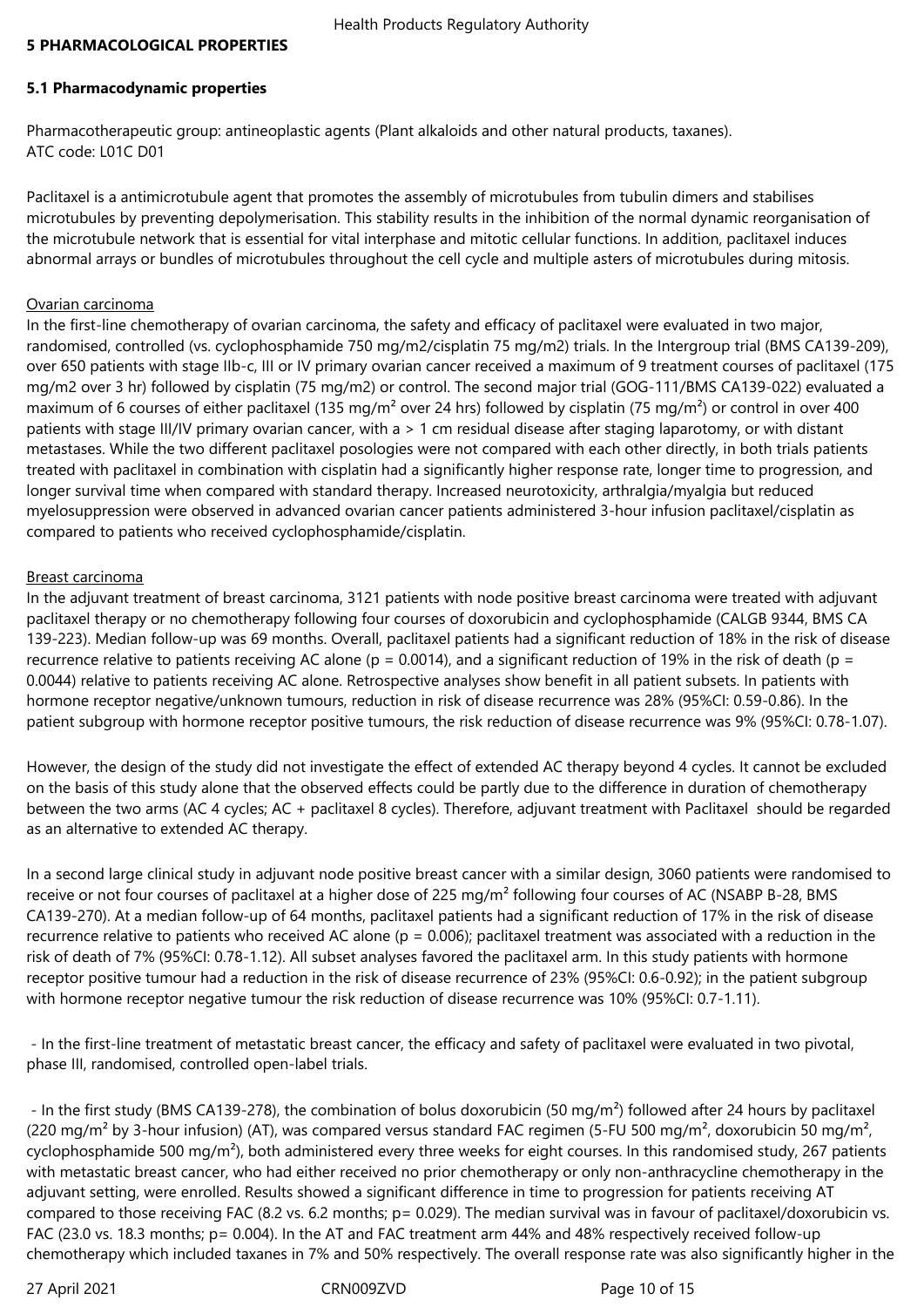AT arm compared to the FAC arm (68% vs. 55%). Complete responses were seen in 19% of the paclitaxel/doxorubicin arm patients vs. 8% of the FAC arm patients. All efficacy results have been subsequently confirmed by a blinded independent review.

 - In the second pivotal study, the efficacy and safety of the paclitaxel and Herceptin® combination was evaluated in a planned subgroup analysis (metastatic breast cancer patients who formerly received adjuvant anthracyclines) of the study HO648g. The efficacy of Herceptin® in combination with paclitaxel in patients who did not receive prior adjuvant anthracyclines has not been proven. The combination of trastuzumab (4 mg/kg loading dose then 2 mg/kg weekly) and paclitaxel (175 mg/m<sup>2</sup>) 3-hour infusion, every three weeks was compared to single-agent paclitaxel (175 mg/m<sup>2</sup>) 3-hour infusion, every three weeks in 188 patients with metastatic breast cancer overexpressing HER2 (2+ or 3+ as measured by immunohistochemistry), who had previously been treated with anthracyclines. Paclitaxel was administered every three weeks for at least six courses while trastuzumab was given weekly until disease progression. The study showed a significant benefit for the paclitaxel/trastuzumab combination in terms of time to progression (6.9 vs. 3.0 months), response rate (41% vs. 17%), and duration of response (10.5 vs. 4.5 months) when compared to paclitaxel alone. The most significant toxicity observed with the paclitaxel/trastuzumab combination was cardiac dysfunction (see section 4.8).

# Advanced non-small cell lung carcinoma

In the treatment of advanced NSCLC, paclitaxel 175 mg/m<sup>2</sup> followed by cisplatin 80 mg/m<sup>2</sup> has been evaluated in two phase III trials (367 patients on paclitaxel containing regimens). Both were randomised trials, one compared to treatment with cisplatin 100 mg/m<sup>2</sup>, the other used teniposide 100 mg/m<sup>2</sup> followed by cisplatin 80 mg/m<sup>2</sup> as comparator (367 patients on comparator). Results in each trial were similar. For the primary outcome of mortality, there was no significant difference between the paclitaxel containing regimen and the comparator (median survival times 8.1 and 9.5 months on paclitaxel containing regimens, 8.6 and 9.9 months on comparators). Similarly, for progression-free survival there was no significant difference between treatments. There was a significant benefit in terms of clinical response rate. Quality of life results are suggestive of a benefit on paclitaxel containing regimens in terms of appetite loss and provide clear evidence of the inferiority of paclitaxel containing regimens in terms of peripheral neuropathy ( $p < 0.008$ ).

# AIDS-related Kaposi's sarcoma

In the treatment of AIDS-related KS, the efficacy and safety of paclitaxel were investigated in a non-comparative study in patients with advanced KS, previously treated with systemic chemotherapy. The primary end-point was best tumour response. Of the 107 patients, 63 were considered resistant to liposomal anthracyclines. This subgroup is considered to constitute the core efficacy population. The overall success rate (complete/partial response) after 15 cycles of treatment was 57% (CI 44 - 70%) in liposomal anthracycline-resistant patients. Over 50% of the responses were apparent after the first 3 cycles. In liposomal anthracycline-resistant patients, the response rates were comparable for patients who had never received a protease inhibitor (55.6%) and those who received one at least 2 months prior to treatment with paclitaxel (60.9%). The median time to progression in the core population was 468 days (95% CI 257-NE). Median survival could not be computed, but the lower 95% bound was 617 days in core patients.

# **5.2 Pharmacokinetic properties**

Following intravenous administration, paclitaxel exhibits a biphasic decline in plasma concentrations.

The pharmacokinetics of paclitaxel were determined following 3 and 24 hour infusions at doses of 135 and 175 mg/m<sup>2</sup>. Mean terminal half-life estimates ranged from 3.0 to 52.7 hours, and mean, non-compartmentally derived, values for total body clearance ranged from 11.6 to 24.0 l/hr/m²; total body clearance appeared to decrease with higher plasma concentrations of paclitaxel. Mean steady-state volume of distribution ranged from 198 to 688 l/m², indicating extensive extravascular distribution and/or tissue binding. With the 3-hour infusion, increasing doses result in non-linear pharmacokinetics. For the 30% increase in dose from 135 mg/m<sup>2</sup> to 175 mg/m<sup>2</sup>, the C<sub>max</sub> and AUC<sub>-∞</sub> values increased 75% and 81%, respectively.

Following an intravenous dose of 100 mg/m<sup>2</sup> given as a 3-hour infusion to 19 KS patients, the mean C<sub>max</sub> was 1,530 ng/ml (range 761 - 2,860 ng/ml) and the mean AUC 5,619 ng.hr/ml (range 2,609 - 9,428 ng.hr/ml). Clearance was 20.6 l/h/ m<sup>2</sup> (range 11 - 38) and the volume of distribution was 291 l/ m<sup>2</sup> (range 121 - 638). The terminal elimination half-life averaged 23.7 hours (range 12 - 33).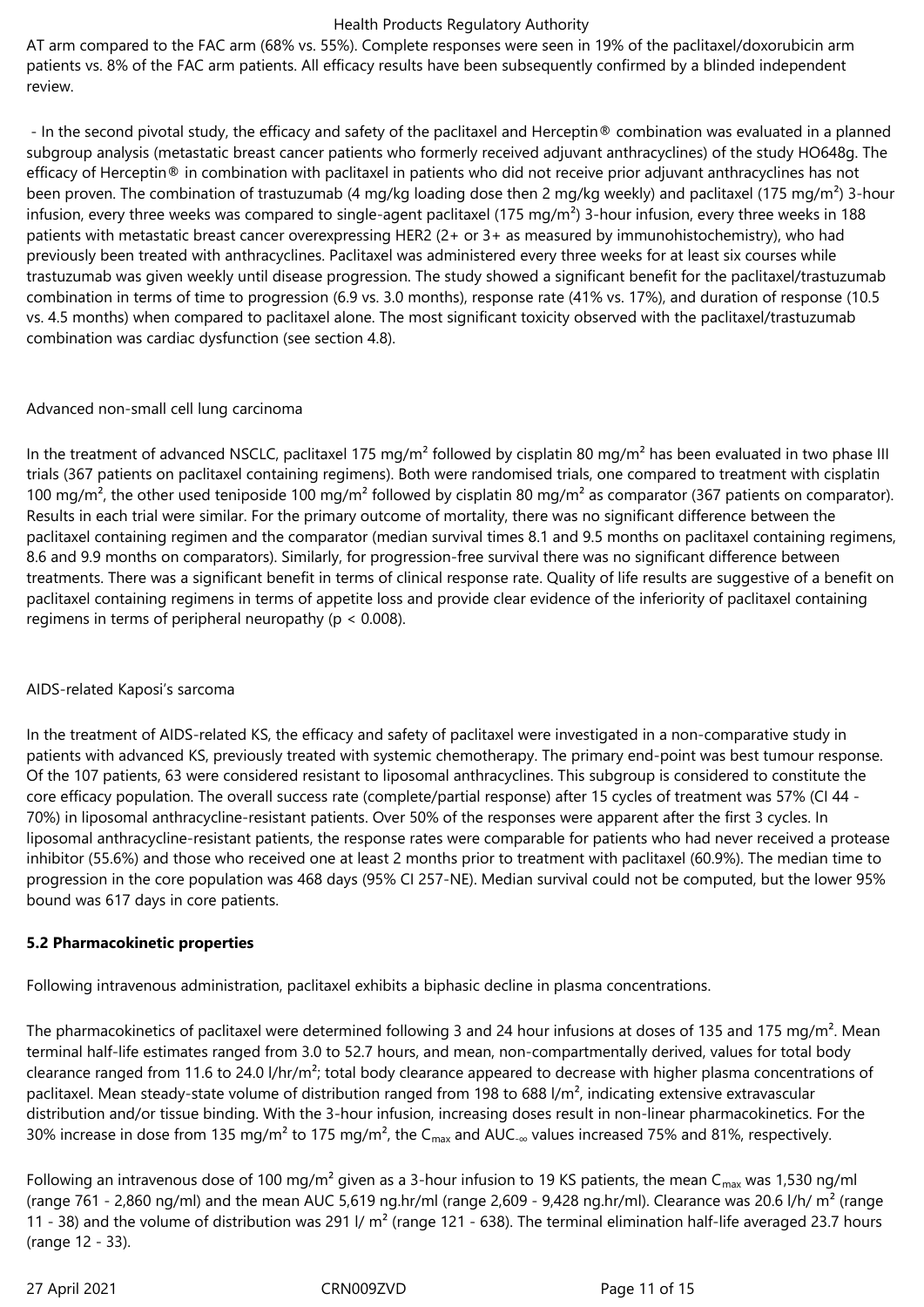Intrapatient variability in systemic paclitaxel exposure was minimal. There was no evidence for accumulation of paclitaxel with multiple treatment courses.

In vitro studies of binding to human serum proteins indicate that 89 - 98% of drug is bound. The presence of cimetidine, ranitidine, dexamethasone or diphenhydramine did not affect protein binding of paclitaxel.

The disposition of paclitaxel has not been fully elucidated in humans. Mean values for cumulative urinary recovery of unchanged drug have ranged from 1.3 to 12.6% of the dose, indicating extensive non-renal clearance. Hepatic metabolism and biliary clearance may be the principal mechanism for disposition of paclitaxel. Paclitaxel appears to be metabolised primarily by cytochrome P450 enzymes. Following administration of a radiolabelled paclitaxel, an average of 26, 2 and 6% of the radioactivity was excreted in the faeces as 6α-hydroxypaclitaxel, 3'-p-hydroxypaclitaxel, and 6α-3'-p-dihydroxy-paclitaxel, respectively. The formation of these hydroxylated metabolites is catalysed by CYP2C8, CYP3A4, and both CYP2C8 and CYP3A4 respectively. The effect of renal or hepatic dysfunction on the disposition of paclitaxel following a 3-hour infusion has not been investigated formally. Pharmacokinetic parameters obtained from one patient undergoing haemodialysis who received a 3-hour infusion of paclitaxel 135 mg/m<sup>2</sup> were within the range of those defined in non-dialysis patients.

In clinical trials where paclitaxel and doxorubicin were administered concomitantly, the distribution and elimination of doxorubicin and its metabolites were prolonged. Total plasma exposure to doxorubicin was 30% higher when paclitaxel immediately followed doxorubicin than when there was a 24-hour interval between drugs.

For use of Paclitaxel in combination with other therapies, please consult the Summary of Product Characteristics of cisplatin, doxorubicin or trastuzumab for information on the use of these medicinal products.

## **5.3 Preclinical safety data**

The carcinogenic potential of paclitaxel has not been studied. However, based on the published literature, paclitaxel is a potential carcinogenic and genotoxic agent at clinical doses, based upon its pharmacodynamic mechanism of action. Paclitaxel has been shown to be mutagenic in both in vitro and in vivo mammalian test systems.

Paclitaxel has also been shown to be embryotoxic and foetotoxic in rabbits, and to decrease fertility in rats.

Adverse effect on male reproductive organs was seen at low doses, impairment of male and female fertility was seen at toxic doses. Embryo-fetal toxicity as indicated by intrauterine mortality, increased resorptions and increased foetal deaths was seen at maternally toxic doses in rats and rabbits. In rabbits teratogenic effects were seen at doses below maternal toxicity. Limited excretion of paclitaxel was seen in milk of lactating rats. Paclitaxel was not mutagenic but did cause chromosome aberrations in vitro and in vivo. The carcinogenic potential of paclitaxel has not been studied Delayed neurotoxic effects were seen histopathologically after repeated dosing with no/limited evidence of recovery.

## **6 PHARMACEUTICAL PARTICULARS**

# **6.1 List of excipients**

Ethanol, anhydrous Macrogolglycerol ricinoleate Citric acid, anhydrous (for pH adjustment)

## **6.2 Incompatibilities**

Polyoxyethylated castor oil (Macrogolglycerol ricinoleate) can result in DEHP (di-(2-ethylhexyl)phthalate) leaching from plasticised polyvinyl chloride (PVC) containers, at levels which increase with time and concentration. Consequently, the preparation, storage and administration of diluted paclitaxel should be carried out using non-PVC-containing equipment.

This medicinal product must not be mixed with other medicinal products except those mentioned in section 6.6.

# **6.3 Shelf life**

27 April 2021 **CRNOO9ZVD** CRNOO9ZVD Page 12 of 15 Vial before opening 2 years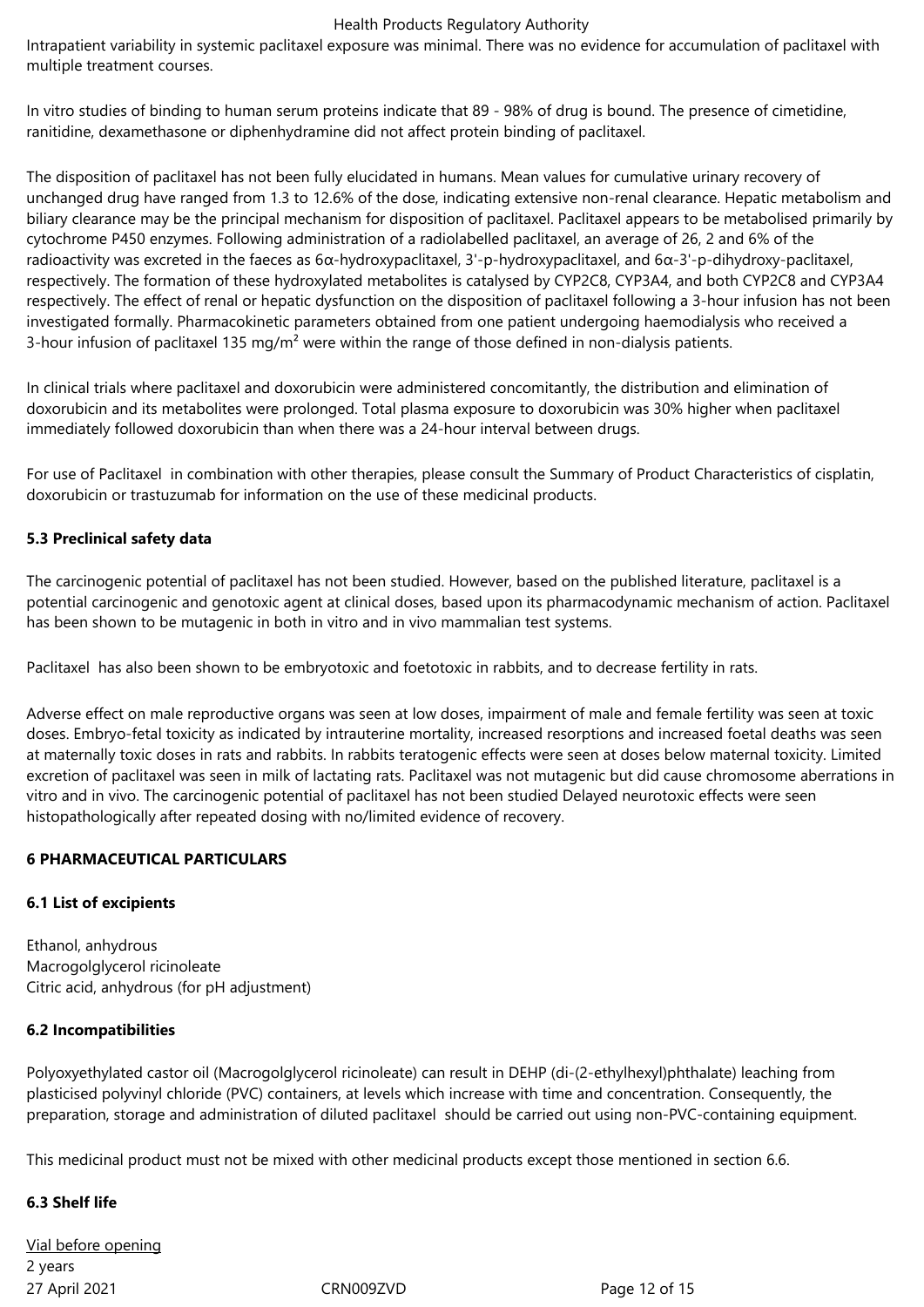## After opening before dilution

Chemical and physical in-use stability has been demonstrated for 28 days at 25°C following multiple needle entries and product withdrawal. Other in-use storage times and conditions are the responsibility of the user.

## After dilution

Chemical and physical in-use stability of the solution prepared for infusion has been demonstrated at 25°C for 24 hours when diluted in 5% Glucose solution, 0.9% Sodium Chloride solution, 5% Glucose solution in Ringer solution, and 5% Glucose solution/0.9% Sodium Chloride solution.

From a microbiological point of view, the product should be used immediately. If not used immediately, in-use storage times and conditions prior to use are the responsibility of the user and would normally not be longer than 24 hours at2 to 8°C, unless reconstitution / dilution has taken place in controlled and validated aseptic conditions.

After dilution the solution is for single use only.

## **6.4 Special precautions for storage**

Do not store above 25°C.

Keep the vial in the outer carton in order to protect from light.

For storage conditions of the diluted medicinal product, see section 6.3.

## **6.5 Nature and contents of container**

Type I glass vials (with Teflon® coated chlorobutyl rubber stopper) contain 30 mg, 100 mg, 150 mg, 300 mg or 600 mg of paclitaxel in 5 ml, 16.7 ml, 25 ml, 50 ml or 100 ml solution respectively.

Packs containing 1 or 5 glass vials.

Not all pack sizes may be marketed.

# **6.6 Special precautions for disposal and other handling**

**Handling:** As with all antineoplastic agents, caution should be exercised when handling paclitaxel . Dilution should be carried out under aseptic conditions by trained personnel in a designated area. Adequate protective gloves should be worn. Precautions should be taken to avoid contact with the skin and mucous membranes. In the event of contact with the skin, the area should be washed with soap and water. Following topical exposure, tingling, burning and redness have been observed. In the event of contact with the mucous membranes, these should be flushed thoroughly with water. Upon inhalation, dyspnoea, chest pain, burning throat and nausea have been reported.

If unopened vials are refrigerated, a precipitate may form that redissolves with little or no agitation upon reaching room temperature. Product quality is not affected. If the solution remains cloudy or if an insoluble precipitate is noted, the vial should be discarded.

Following multiple needle entries and product withdrawals, the vials maintain microbial, chemical and physical stability for up to 28 days at 25°C. Other in-use storage times and conditions are the responsibility of the user.

The Chemo-Dispensing Pin device or similar devices with spikes should not be used since they can cause the vial stopper to collapse, resulting in loss of sterile integrity.

## **Preparation for IV administration:**

Prior to infusion, paclitaxel must be diluted using aseptic techniques in 5% Glucose solution, 0.9% Sodium Chloride solution, 5% Glucose solution in Ringer solution, and 5% Glucose solution/0.9% Sodium Chloride solution to a final concentration of 0.3 to 1.2 mg/ml.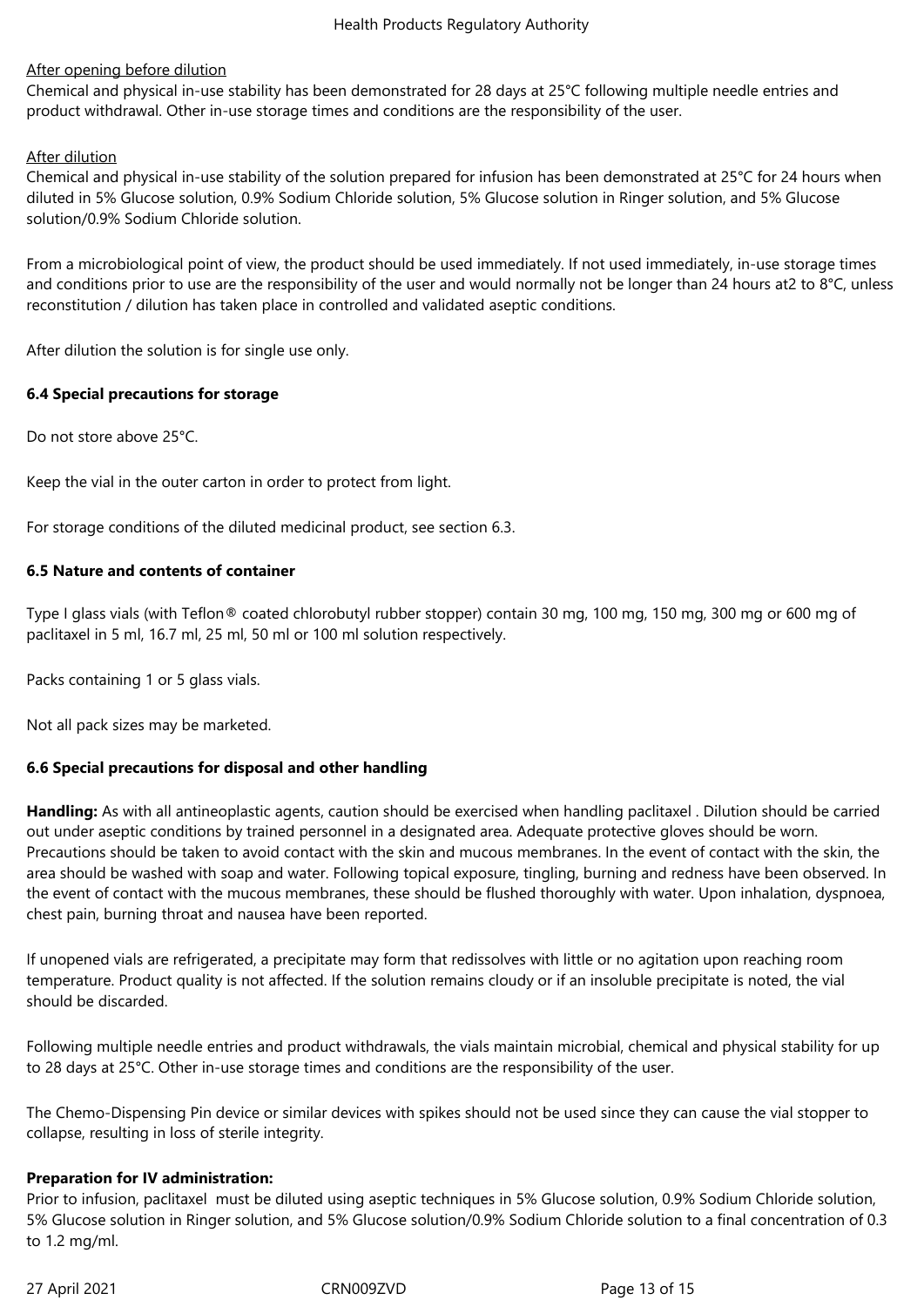Chemical and physical in-use stability of the solution prepared for infusion has been demonstrated at 25°C for 24 hours when diluted in 5% Glucose solution, 0.9% Sodium Chloride solution, 5% Glucose solution in Ringer solution, and 5% Glucose solution/0.9% Sodium Chloride solution.

From a microbiological point of view, the product should be used immediately. If not used immediately, in-use storage times and conditions prior to use are the responsibility of the user and would normally not be longer than 24 hours at2 to 8°C, unless reconstitution / dilution has taken place in controlled and validated aseptic conditions.

After dilution the solution is for single use only.

Upon preparation, solutions may show haziness, which is attributed to the formulation vehicle, and is not removed by filtration. Paclitaxel should be administered through an in-line filter with a microporous membrane ≤ 0.22 μm. No significant losses in potency have been noted following simulated delivery of the solution through IV tubing containing an in-line filter.

There have been rare reports of precipitation during paclitaxel infusions, usually towards the end of a 24 hour infusion period. Although the cause of this precipitation has not been elucidated, it is probably linked to the supersaturation of the diluted solution. To reduce the precipitation risk, Paclitaxel should be used as soon as possible after dilution, and excessive agitation, vibration or shaking should be avoided. The infusion sets should be flushed thoroughly before use. During infusion, the appearance of the solution should be regularly inspected and the infusion should be stopped if precipitation is present.

To minimise patient exposure to DEHP which may be leached from plasticised PVC infusion bags, sets, or other medical instruments, diluted paclitaxel solutions should be stored in non-PVC bottles (glass, polypropylene) or plastic bags (polypropylene, polyolefin) and administered through polyethylene-lined administration sets. Use of filter devices (e.g. IVEX-2®) which incorporate short inlet and/or outlet plasticised PVC tubing has not resulted in significant leaching of DEHP. (see section 6.2)

# *Protection instructions for preparation of Paclitaxel solution for infusion*

1. Protective chamber should be used and protective gloves as well as protective gown should be worn. If there is no protective chamber available mouth cover and goggles should be used.

2. Pregnant women or women who may become pregnant, should not handle this product.

3. Opened containers, like injection vials and infusion bottles and used canules, syringes, catheters, tubes, and residuals of cytostatics should be considered as hazardous waste and undergo disposal according to local guidelines for the handling of HAZARDOUS WASTE.

4. Follow the instructions below in case of spillage: - protective clothing should be worn - broken glass should be collected and placed in the container for HAZARDOUS WASTE - contaminated surfaces should be flushed properly with copious amounts of cold water - the flushed surfaces should then be wiped thoroughly and the materials used for wiping should be disposed as HAZARDOUS WASTE

5. In the event of paclitaxel contact with the skin, the area should be rinsed with plenty of running water and then washed with soap and water. In case of contact with mucous membranes, wash the contacted area thoroughly with water. If you have any discomfort, contact a doctor.

6. In case of contact of paclitaxel with eyes, wash them thoroughly with plenty of cold water. Contact an ophthalmologist immediately.

# **Disposal:**

Any unused product or waste material should be disposed of in accordance with local requirements.

# **7 MARKETING AUTHORISATION HOLDER**

Fresenius Kabi Deutschland GmbH Else-Kroener Strasse 1 Bad Homburg v.d.H 61352 Germany

## **8 MARKETING AUTHORISATION NUMBER**

PA2059/050/001

27 April 2021 **CRNOO9ZVD** CRNOO9ZVD Page 14 of 15